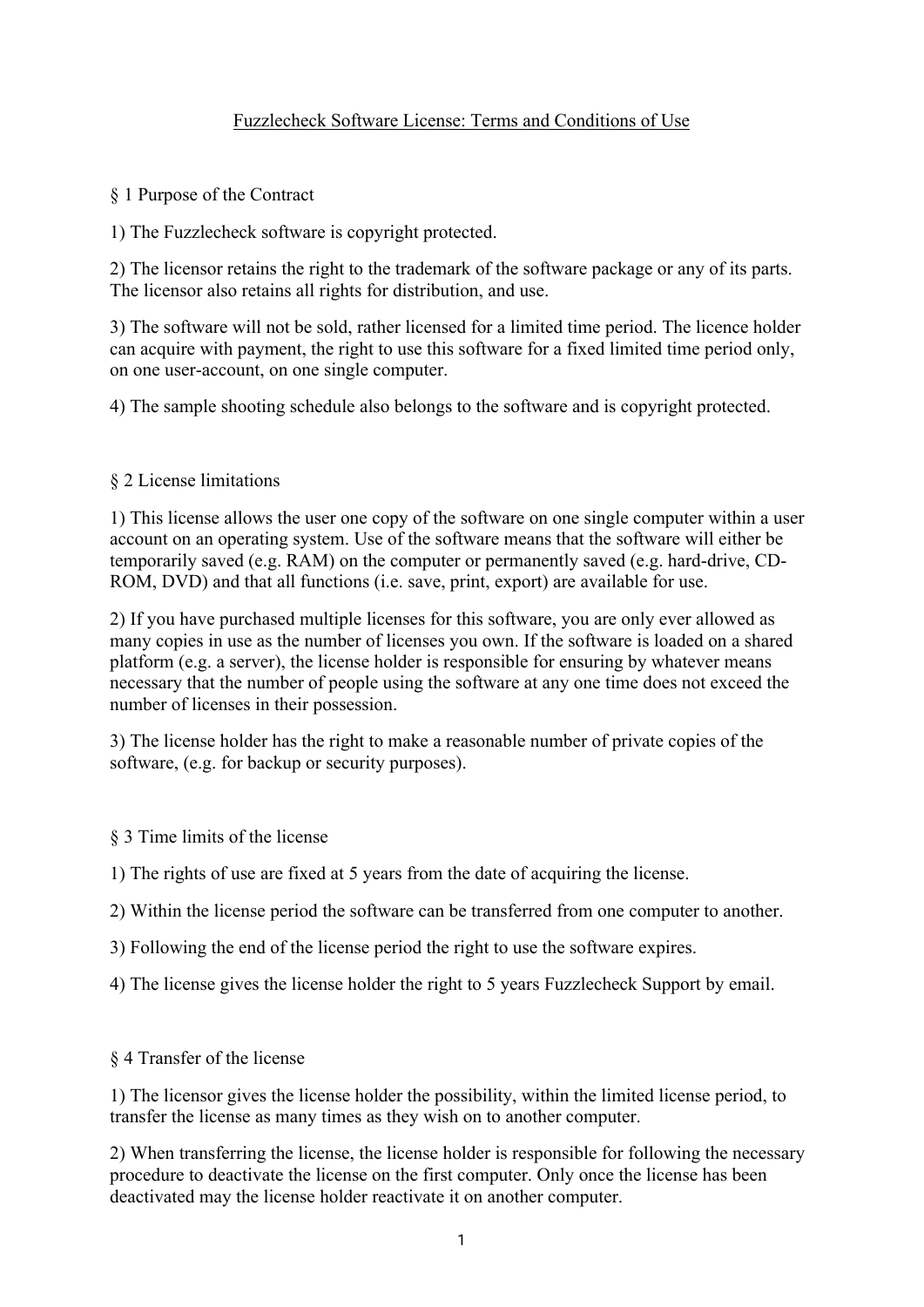3) The license holder should ensure through normal safety precautions (regular back-ups, virus protection or firewalls) that it will be possible to deactivate the program at any time.

4) In the case of virus attack, equipment failure, shut-down of the operating system, technical equipment defects, and accidental damage or failures, for which the licensor is not responsible, which result in the license holder being unable to deactivate the program and obtain a deactivation code; the license expires. The licensor is in these cases not obliged to provide the license holder with a new activation code.

5) The license holder has the right to transfer the Fuzzlecheck license on to another operating system.

## § 5 De-activating the license

1) The deactivation of the license must be carried out using the online deactivation mechanism provided, or if the license holder does not have internet access they should follow the procedure for offline deactivation.

2) The offline deactivation requires that the deactivation code be sent to the manufacturer (e.g. by letter, or email).

3) To verify deactivation the client can order a deactivation code, which will appear in a designated place in the program.

## § 6 License restrictions

1) Should the license holder transfer or sell the license to a third party, he is obliged to inform them of the license conditions.

2) The transfer or the sale of the license to a third party is to be communicated to the licenser immediately.

3) The use of the software on more than one computer without possession of sufficient licences will be legally pursued.

4) The license holder does not have the right to, redevelop, decompile or disassemble the mechanism of the license activation process, neither for observation nor interruption purposes.

5) The software is licensed as a single product. The license holder does not have the right to separate the components of the software in order to use them on more than one computer.

6) The license holder does not have the right to either rent or lease the software product.

#### § 7 Limits of the test version

1) This software is available in a trial version from the website or in other digital formats, free of charge from the licensor. The trial version in contrast to the Standard, Pro or Unit license is limited in function and capacities. The use is however without time limitation in file based projects.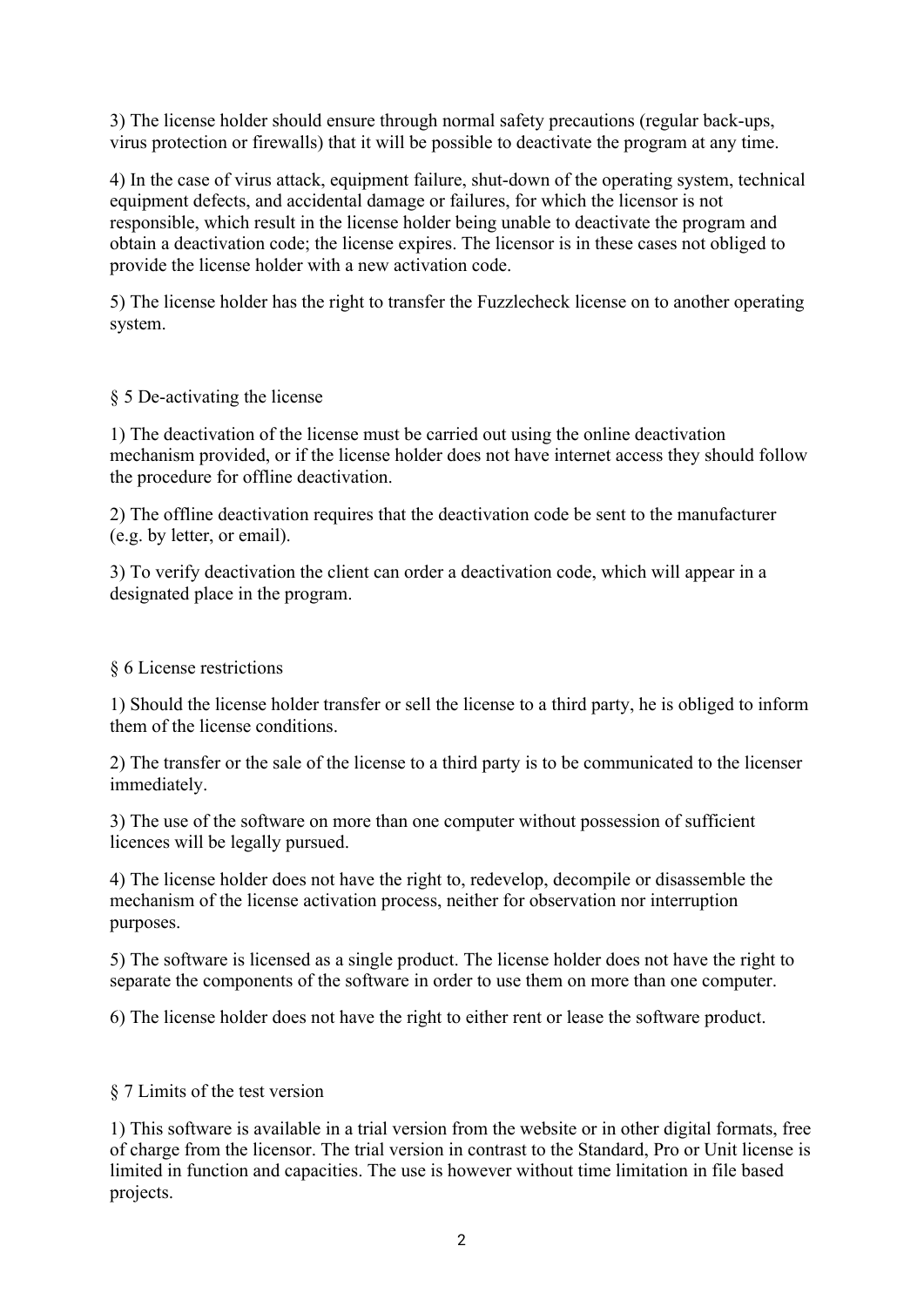2) The limited demo version is not allowed to be used in a professional context.

3) During the trial period it is generally recommended that the user ensure that all user data be saved.

4) Data entered in the trial version can not be saved or transferred to the licensed version under any circumstances and will be lost.

5) Users of the demo version do not have the right to make any claims to the licensor about particular functions or otherwise.

## § 8 Online Projects

1) The provider of the online projects does not guarantee permanent availability of the service. The provider has the right to shut down the service temporarily for maintenance work.

2) The license holder has the right to download the saved online projects on their computer.

3) The license holder is obliged to download and save their online projects on their computer in order to make a backup of the data.

4) The provider is obliged to maintain privacy of all project data. The provider must not pass this data to a third party. The provider must backup the project data in regular intervals.

5) After expiry of the online project license, the provider is not obliged to save the project data. The provider can delete all data after expiry without notifying the user. The license holder must download the project on their own computer within the license period to retain a copy.

6) The online project service can be interrupted or shut down completely at any time and without justification. In this case, the provider must submit or provide the saved data to the license holder. The license holder has no right to demand compensation.

7) Access to the online projects is secured by password. The user is obliged to keep his login data secured and protect it against abuse by third parties. The user must inform the provider immediately of a loss or abuse of their login data. If access is misused, the provider can deny access to the software. The user is liable for any damages incurred as a result of abuse of their responsibility.

## § 9 Support

1) The license includes a 5-year support service.

2) The manufacturer offers email support only. They do not offer telephone support.

3) The license holder must allow an adequate time period for support questions to be answered by the manufacturer.

§ 10 Contract breach and cancellation

1) The licensor has the right to cancel the contract at any time if the license holder is found to be in breach.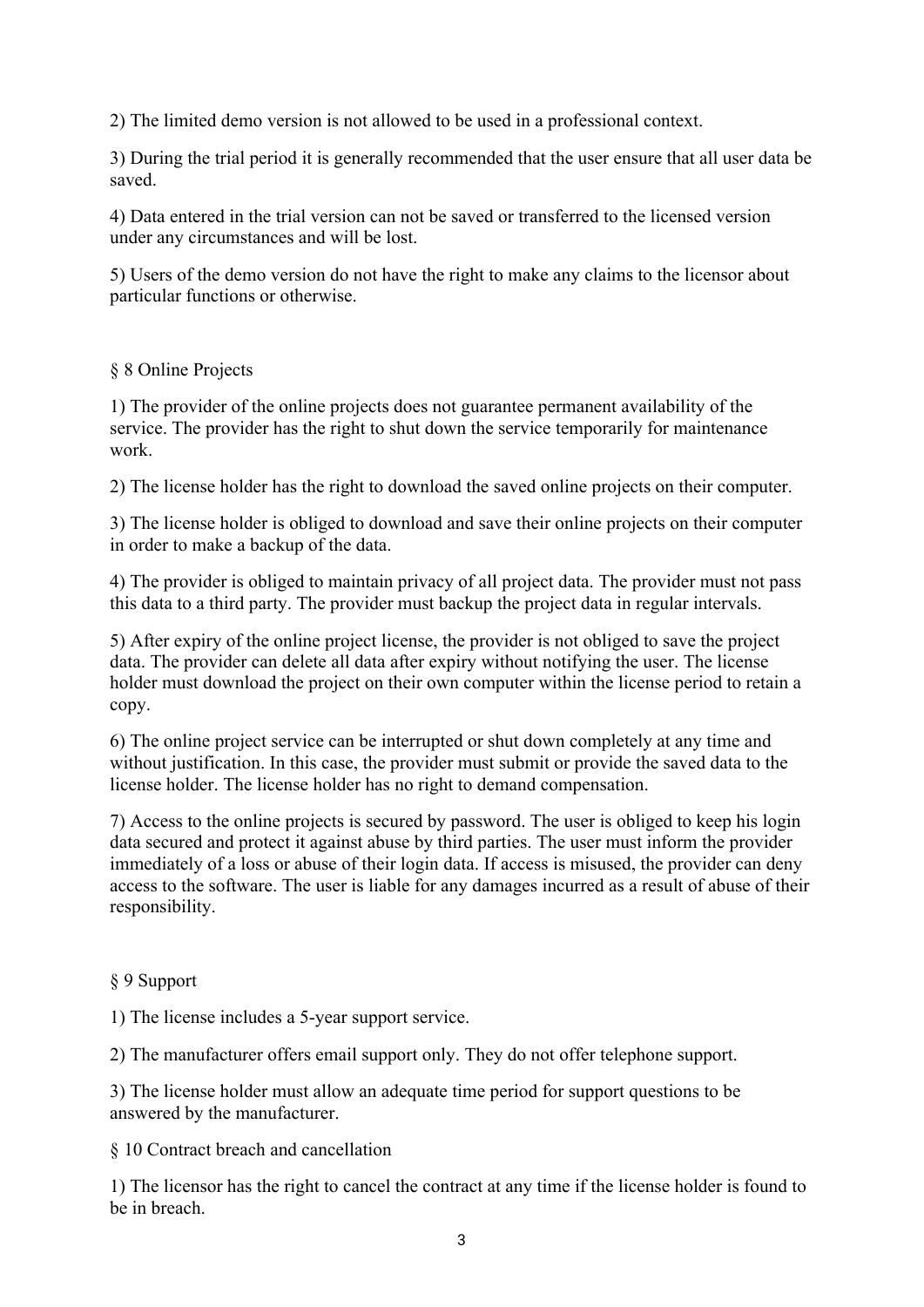2) The license holder is liable to the licensor for any damages incurred through breach of contract.

3) In the case of contract cancellation on both sides, the license holder is responsible for deactivating the license through the proper procedure and forwarding the deactivation code to the licensor in written form (i.e. email, letter, or fax).

§ 11 Changes and Updates

1) The licensor has the right, but is not obliged, to create software updates.

2) For such updates the licensor may ask for a financial contribution.

# § 12 Guarantee and liability

1) Fuzzlecheck guarantees that the functions of the software are as those stated in the accompanying literature for a period of 12 months from the point of sale. If the license holder is a consumer as outlined under civil law then the guarantee period is extended to 2 years.

2) The guarantee only covers use of the software when conforming to the hard and software configuration indicated by the manufacturer on the internet site. The user is personally responsible when using the software with another system or configuration.

3) The licensor recognises that it is impossible to create computer software without error.

4) In the case of a fault it should be described in written form (e.g. Error message) so that a fault examination may be conducted and operating errors excluded.

5) If the error should be proven valid, the license holder should allow the company an appropriate period of time to correct this error. In this case the license holder may choose whether to receive a patch for the original delivered version or a complete new one. The licensor has the right however to refuse the solution selected by the license holder should the costs be considered to be disproportionate, or when the solution would offer no substantial benefit to the license holder. The licensor reserves the right to refuse a solution altogether if the only possibility involves disproportionate costs.

6) For the resolution of faults the licensor is entitled to two attempts within the period set by the license holder. Following a second failed attempt to resolve the problem the license holder has the right to either withdraw from the contract, or to claim a reduction in price. These rights may also be exercised after a first failed attempt to resolve the problem, if a second attempt is not anticipated within the set period. These rights also take immediate effect if a solution under the above conditions is refused.

Cancellation of the contract due to an insignificant error is impossible.

7) Should the user claim against the guarantee, and it be found that there is either no fault or that the aforementioned fault is not covered by the guarantee, the user is obliged for reasons deliberate or of negligence, to pay any cost incurred during the process.

8) The guarantee does not assure that the software is suitable for the needs of the user, or that it is compatible with existing software.